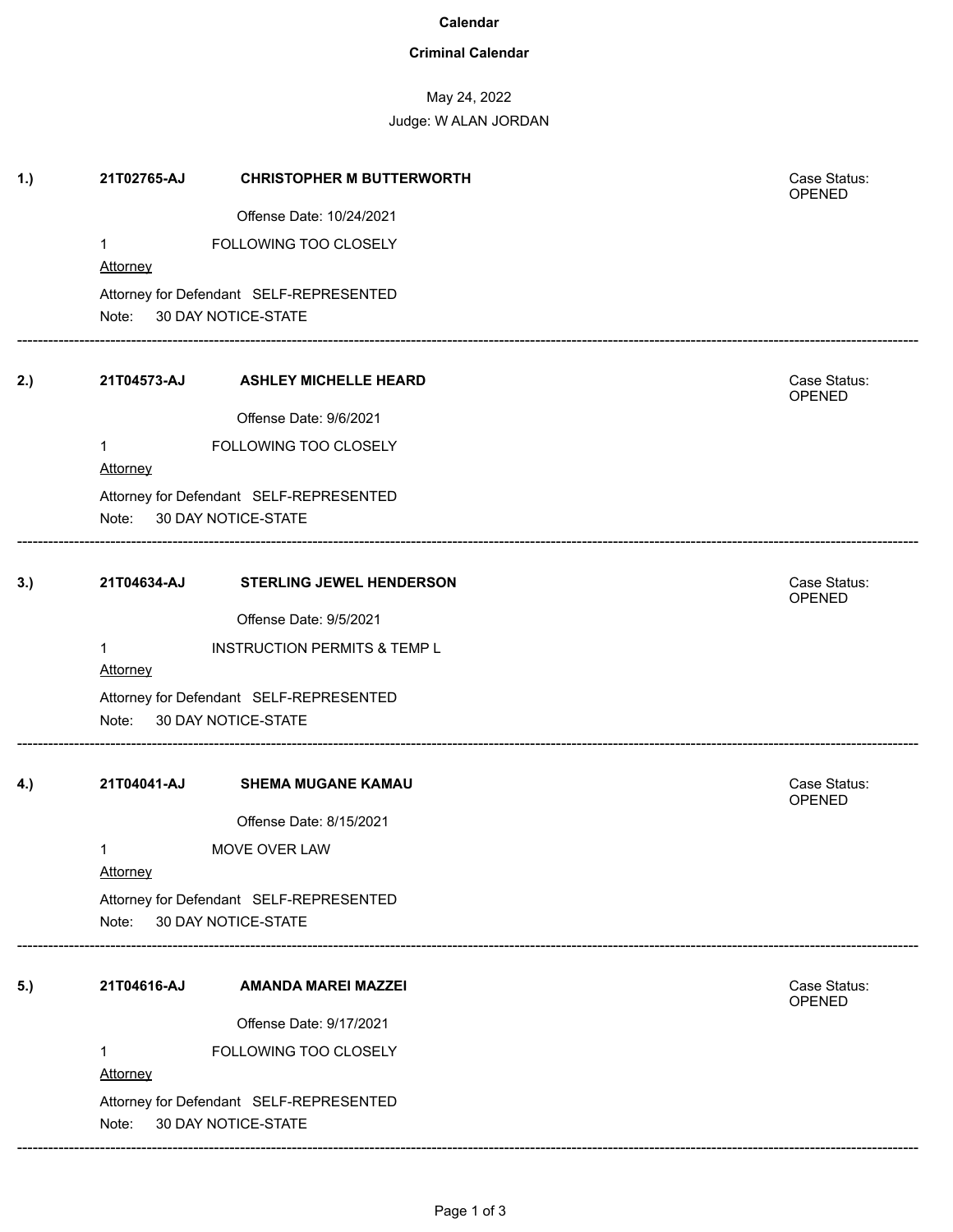#### **Calendar**

## **Criminal Calendar**

# May 24, 2022

Judge: W ALAN JORDAN

| 6.) | 21T04737-AJ                                                          | <b>TYLER ANTHONY QUEEN</b>                                                         | Case Status:<br><b>OPENED</b> |  |  |
|-----|----------------------------------------------------------------------|------------------------------------------------------------------------------------|-------------------------------|--|--|
|     |                                                                      | Offense Date: 9/11/2021                                                            |                               |  |  |
|     | $\mathbf 1$<br><b>Attorney</b>                                       | FOLLOWING TOO CLOSELY                                                              |                               |  |  |
|     |                                                                      | Attorney for Defendant SELF-REPRESENTED<br>Note: 30 DAY NOTICE-STATE               |                               |  |  |
| 7.) | 21T04198-AJ                                                          | <b>VICTORIA RUIZ</b>                                                               | Case Status:<br><b>OPENED</b> |  |  |
|     |                                                                      | Offense Date: 8/4/2021                                                             |                               |  |  |
|     | 1                                                                    | <b>SPEEDING</b><br>Posted Speed: 40 Actual Speed: 65                               |                               |  |  |
|     | Attorney                                                             |                                                                                    |                               |  |  |
|     | Attorney for Defendant SELF-REPRESENTED<br>Note: 30 DAY NOTICE-STATE |                                                                                    |                               |  |  |
| 8.) | 21T04748-AJ                                                          | <b>JONATHAN WIGFALL</b>                                                            | Case Status:<br>OPENED        |  |  |
|     |                                                                      | Offense Date: 9/10/2021                                                            |                               |  |  |
|     | $\mathbf{1}$<br>$\overline{2}$<br>Attorney                           | FAILURE TO STOP FOR SCHOOL BUS LOADING / UNLOADING<br>PASSING IN A NO PASSING ZONE |                               |  |  |
|     | Note:                                                                | Attorney for Defendant SELF-REPRESENTED<br>30 DAY NOTICE-STATE                     |                               |  |  |